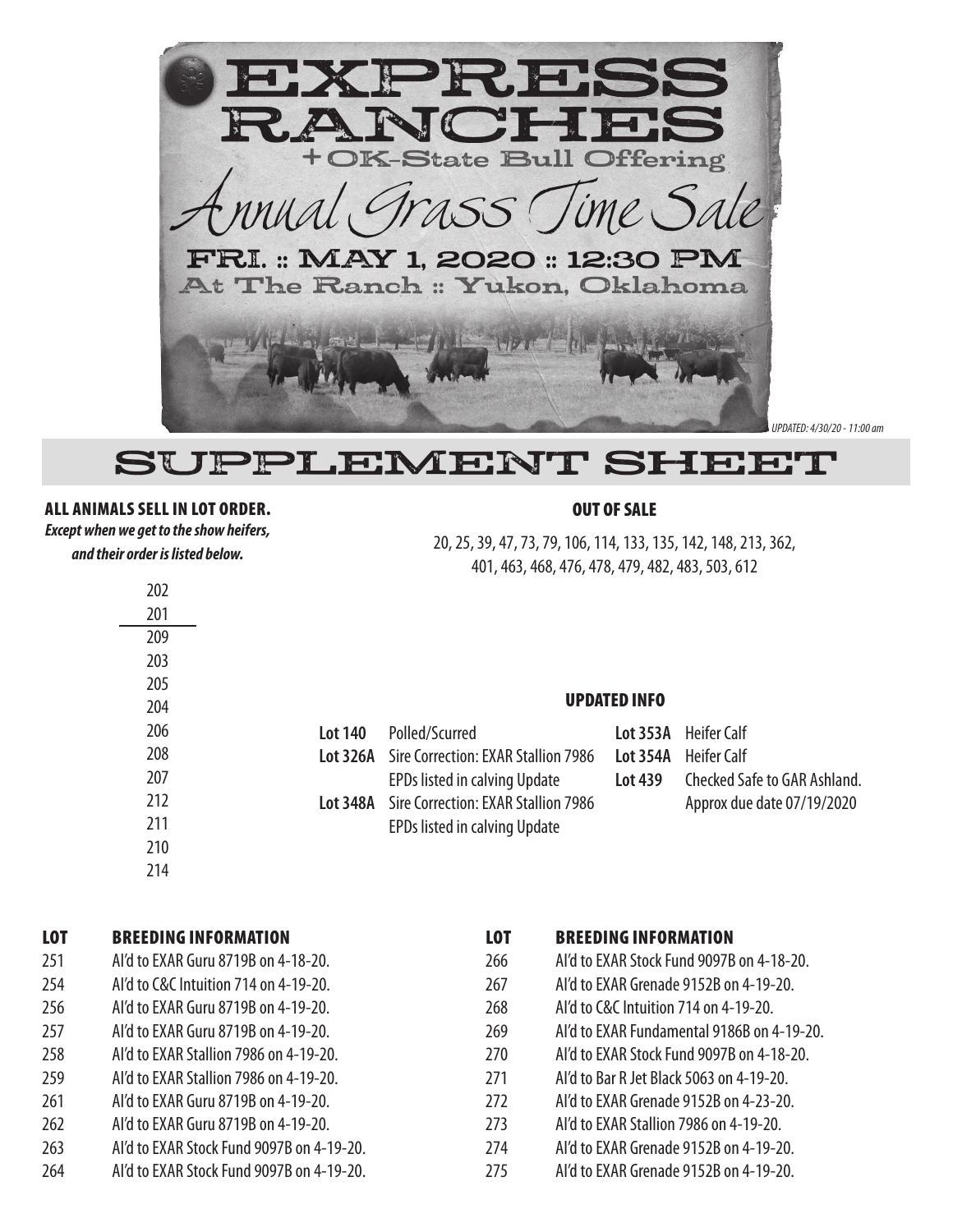| <b>LOT</b> | <b>BREEDING INFORMATION</b>                | <b>LOT</b> | <b>BREEDING INFORMATION</b>               |
|------------|--------------------------------------------|------------|-------------------------------------------|
| 276        | Al'd to EXAR Fundamental 9186B on 4-19-20. | 371        | Al'd to EXAR Grenade 9152B on 4-23-20.    |
| 277        | Al'd to EXAR Fundamental 9186B on 4-19-20. | 372        | Al'd to EXAR Guru 8719B on 4-23-20.       |
| 279        | Al'd to EXAR Grenade 9152B on 4-19-20.     | 373        | Al'd to EXAR Guru 8719B on 4-23-20.       |
| 280        | Al'd to EXAR Stock Fund 9097B on 4-19-20.  | 376        | Al'd to EXAR Grenade 9152B on 4-23-20.    |
| 282        | Al'd to EXAR Grenade 9152B on 4-23-20.     | 377        | Al'd to EXAR Stock Fund 9097B on 4-23-20. |
| 283        | Al'd to Bar R Jet Black 5063 on 4-23-20.   | 378        | Al'd to EXAR Stock Fund 9097B on 4-23-20. |
| 284        | Al'd to EXAR Grenade 9152B on 4-23-20.     | 379        | Al'd to EXAR Grenade 9152B on 4-23-20.    |
| 285        | Al'd to Bar R Jet Black 5063 on 4-23-20.   | 380        | Al'd to EXAR Grenade 9152B on 4-23-20.    |
| 286        | Al'd to Bar R Jet Black 5063 on 4-23-20.   | 386        | Al'd to EXAR Grenade 9152B on 4-23-20.    |
| 287        | Al'd to Bar R Jet Black 5063 on 4-23-20.   | 387        | Al'd to EXAR Grenade 9152B on 4-23-20.    |
| 288        | Al'd to Bar R Jet Black 5063 on 4-23-20.   | 389        | Al'd to EXAR Grenade 9152B on 4-23-20.    |
| 289        | Al'd to Bar R Jet Black 5063 on 4-23-20.   | 390        | Al'd to EXAR Grenade 9152B on 4-23-20.    |
| 291        | Al'd to Bar R Jet Black 5063 on 4-23-20.   | 391        | Al'd to EXAR Grenade 9152B on 4-23-20.    |
| 292        | Al'd to EXAR Grenade 9152B on 4-23-20.     | 394        | Al'd to EXAR Grenade 9152B on 4-23-20.    |
| 293        | Al'd to EXAR Fundamental 9186B on 4-23-20. | 397        | Al'd to EXAR Guru 8719B on 4-23-20.       |
| 294        | Al'd to EXAR Fundamental 9186B on 4-23-20. | 399        | Al'd to Bar R Jet Black 5063 on 4-23-20.  |
| 296        | Al'd to EXAR Grenade 9152B on 4-23-20.     | 400        | Al'd to EXAR Guru 8719B on 4-23-20.       |
| 300        | Al'd to EXAR Grenade 9152B on 4-23-20.     | 401        | Al'd to EXAR Stock Fund 9097B on 4-23-20. |
| 301        | Al'd to C&C Intuition 714 on 4-23-20.      | 442        | Al'd to G A R Starbuck on 4-23-20.        |
| 302        | Al'd to EXAR Stock Fund 9097B on 4-23-20.  | 443        | Al'd to EXAR Stock Fund 9097B on 4-01-20. |
| 303        | Al'd to EXAR Stock Fund 9097B on 4-23-20.  | 444        | Al'd to EXAR Stock Fund 9097B on 4-10-20. |
| 304        | Al'd to EXAR Grenade 9152B on 4-23-20.     | 445        | Al'd to G A R Starbuck on 4-01-20.        |
| 305        | Al'd to E&B Plus One 816 on 4-23-20.       | 446        | Al'd to G A R Starbuck on 3-27-20.        |
| 306        | Al'd to EXAR Stock Fund 9097B on 4-23-20.  | 447        | Al'd to G A R Starbuck on 4-18-20.        |
| 309        | Al'd to E&B Plus One 816 on 4-23-20.       | 448        | Al'd to EXAR Monumental 6056B on 4-23-20. |
| 310        | Al'd to Bar R Jet Black 5063 on 4-23-20.   | 449        | Al'd to EXAR Monumental 6056B on 4-01-20. |
| 312        | Al'd to C&C Intuition 714 on 4-23-20.      | 450        | Al'd to EXAR Stock Fund 9097B on 4-01-20. |
| 313        | Al'd to Bar R Jet Black 5063 on 4-23-20.   | 451        | Al'd to EXAR Monumental 6056B on 4-01-20. |
| 314        | Al'd to E&B Plus One 816 on 4-23-20.       | 52         | Al'd to EXAR Monumental 6056B on 4-23-20. |
| 316        | Al'd to EXAR Fundamental 9186B on 4-23-20. | 453        | Al'd to EXAR Monumental 6056B on 3-30-20. |
| 319        | Al'd to EXAR Fundamental 9186B on 4-23-20. | 454        | Al'd to EXAR Monumental 6056B on 4-21-20. |
| 322        | Al'd to EXAR Guru 8719B on 4-23-20.        | 455        | Al'd to EXAR Stock Fund 9097B on 4-01-20. |
| 323        | Al'd to EXAR Stallion 7986 on 4-23-20.     | 456        | Al'd to EXAR Monumental 6056B on 4-23-20. |
| 324        | Al'd to EXAR Stallion 7986 on 4-23-20.     | 457        | Al'd to EXAR Stock Fund 9097B on 4-01-20. |
| 325        | Al'd to EXAR Stallion 7986 on 4-23-20.     | 458        | Al'd to EXAR Monumental 6056B on 4-11-20. |
| 334        | Al'd to Bar R Jet Black 5063 on 4-23-20.   | 459        | Al'd to EXAR Monumental 6056B on 4-23-20. |
| 340        | Al'd to EXAR Guru 8719B on 4-23-20.        | 460        | Al'd to EXAR Monumental 6056B on 4-01-20. |
| 341        | Al'd to EXAR Guru 8719B on 4-23-20.        | 461        | Al'd to EXAR Stock Fund 9097B on 4-11-20. |
| 342        | Al'd to Bar R Jet Black 5063 on 4-23-20.   | 462        | Al'd to EXAR Monumental 6056B on 4-01-20. |
| 343        | Al'd to Bar R Jet Black 5063 on 4-23-20.   | 464        | Al'd to EXAR Stock Fund 9097B on 4-01-20. |
| 344        | Al'd to EXAR Stallion 7986 on 4-23-20.     | 465        | Al'd to EXAR Monumental 6056B on 4-01-20. |
| 346        | Al'd to EXAR Stallion 7986 on 4-23-20.     | 466        | Al'd to EXAR Monumental 6056B on 4-23-20. |
| 347        | Al'd to EXAR Stallion 7986 on 4-23-20.     | 467        | Al'd to EXAR Stock Fund 9097B on 4-11-20. |
| 349        | Al'd to Bar R Jet Black 5063 on 4-23-20.   | 469        | Al'd to EXAR Monumental 6056B on 4-01-20. |
| 350        | Al'd to Bar R Jet Black 5063 on 4-23-20.   | 470        | Al'd to EXAR Monumental 6056B on 4-10-20. |
| 354        | Al'd to EXAR Stallion 7986 on 4-23-20.     | 471        | Al'd to EXAR Monumental 6056B on 4-21-20. |
| 355        | Al'd to EXAR Stock Fund 9097B on 4-23-20.  | 472        | Al'd to G A R Starbuck on 4-23-20.        |
| 356        | Al'd to EXAR Stock Fund 9097B on 4-23-20.  | 473        | Al'd to G A R Starbuck on 3-30-20.        |
|            |                                            |            |                                           |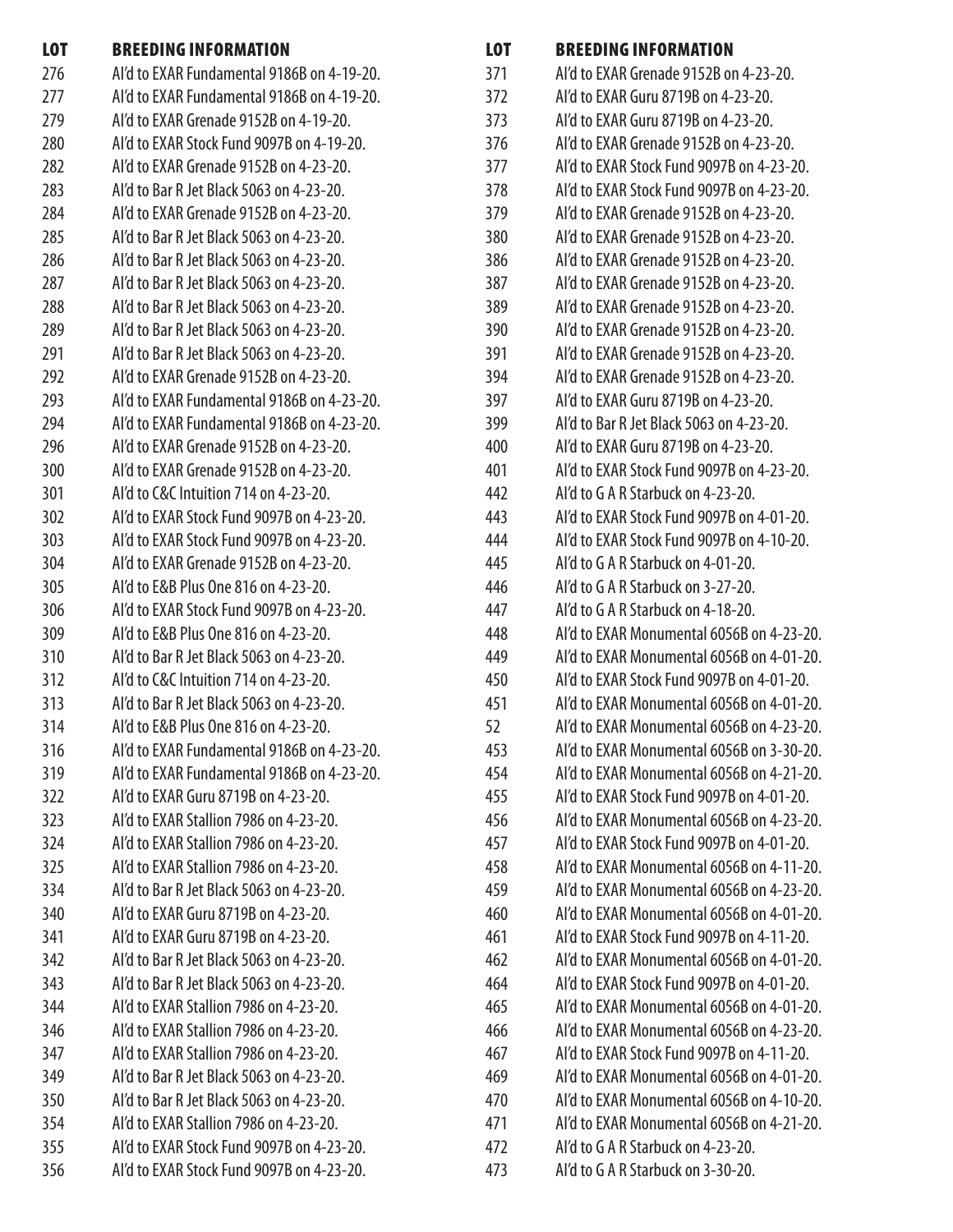| <b>LOT</b> | <b>BREEDING INFORMATION</b>               | <b>LOT</b> | <b>BREEDING INFORMATION</b>               |
|------------|-------------------------------------------|------------|-------------------------------------------|
| 474        | Al'd to G A R Starbuck on 4-23-20.        | 496        | Al'd to G A R Starbuck on 4-10-20.        |
| 475        | Al'd to G A R Starbuck on 3-30-20.        | 497        | Al'd to G A R Starbuck on 4-23-20.        |
| 477        | Al'd to G A R Starbuck on 4-02-20.        | 498        | Al'd to G A R Starbuck on 4-20-20.        |
| 480        | AI'd to EXAR Stock Fund 9097B on 3-28-20. | 499        | Al'd to G A R Starbuck on 4-11-20.        |
| 481        | Al'd to G A R Starbuck on 3-31-20.        | 500        | Al'd to G A R Starbuck on 4-20-20.        |
| 484        | Al'd to C&C Intuition 714 on 3-30-20.     | 501        | Al'd to G A R Starbuck on 3-30-20.        |
| 485        | Al'd to G A R Starbuck on 4-01-20.        | 502        | Al'd to G A R Starbuck on 3-30-20.        |
| 486        | Al'd to G A R Starbuck on 4-10-20.        | 506        | AI'd to LOEWEN GENESIS G16 ET on 4-19-20. |
| 487        | Al'd to G A R Starbuck on 4-01-20.        | 507        | AI'd to LOEWEN GENESIS G16 ET on 4-19-20. |
| 488        | Al'd to G A R Starbuck on 4-22-20.        | 508        | AI'd to LOEWEN GENESIS G16 ET on 4-19-20. |
| 489        | Al'd to G A R Starbuck on 4-10-20.        | 509        | AI'd to LOEWEN GENESIS G16 ET on 4-19-20. |
| 490        | Al'd to G A R Starbuck on 4-11-20.        | 510        | AI'd to LOEWEN GENESIS G16 ET on 4-19-20. |
| 491        | Al'd to G A R Starbuck on 4-23-20.        | 511        | AI'd to LOEWEN GENESIS G16 ET on 4-19-20. |
| 492        | Al'd to G A R Starbuck on 4-01-20.        | 513        | AI'd to LOEWEN GENESIS G16 ET on 4-19-20. |
| 493        | Al'd to G A R Starbuck on 4-18-20.        | 514        | AI'd to LOEWEN GENESIS G16 ET on 4-19-20. |
| 494        | Al'd to G A R Starbuck on 4-02-20.        | 516        | AI'd to LOEWEN GENESIS G16 ET on 4-19-20. |
| 495        | Al'd to G A R Starbuck on 3-31-20.        |            |                                           |

— ANGUS BABY CALVES UPDATES — LOT NAME REG BD SEX SIRE Act BW CED BW WW YW Doc Milk CW Marb REA \$M \$B \$C 255A EXAR Hot Lotto 0259B 19706145 4/5/20 B PF Hot Lotto 8421 95 6 2.3 59 101 15 20 28 .67 .45 38 122 196 260A EXAR Angel 0238 19700963 3/19/20 C A & B Whitlock 8038 AJS 89 0 2.7 74 129 20 23 53 .57 .48 55 135 230 299A EXAR Big League 0260B 19711839 4/9/20 B Stevenson Big League 70749 94 6 2.0 70 126 17 24 55 .56 .51 57 160 265 307A EXAR Blackcap 0256 19711838 4/10/20 C A & B Spotlite 6128 88 10 0.8 68 121 12 28 48 .72 .42 39 162 249 308A EXAR Sweet Henrietta 0255 19711837 4/6/20 C Stevenson Big League 70749 89 6 2.2 79 141 21 25 64 .86 .51 58 171 280 321A EXAR Stetson 0263B 19716131 4/15/20 B EXAR Stetson 3704B 87 10 0.4 54 101 20 26 36 .62 .70 61 137 239 326A EXAR Stallion 0709B 19687425 3/3/20 B EXAR Stallion 7986 79 9 0.7 59 103 6 19 37 0.74 0.56 42 132 213 329A EXAR Citadel 0741B 19706148 4/5/20 B EXAR Citadel 8005B 59 10 0.3 54 100 6 25 34 .66 .34 53 126 216 330A EXAR Johnny Cash 0271B 19716132 4/17/20 B Vin-Mar Johnny 7568 89 3 3.4 69 122 14 23 52 .43 .48 54 141 237 331A EXAR Forever Lady 0264 19720387 4/24/20 C Vin-Mar Johnny 7568 89 1 3.9 72 123 7 24 55 0.35 0.58 46 142 230 332A EXAR Dixie Erica 0258 19716387 4/11/20 C EXAR Stetson 3704B 76 8 2.0 58 107 27 24 33 .75 .68 61 139 241 333A EXAR Citadel 0261B 19716129 4/12/20 B EXAR Citadel 8005B 92 9 0.8 71 126 13 28 49 .52 .63 60 147 251 338A EXAR Royal Lass 0729 19706128 4/2/20 C EXAR Citadel 8005B 70 10 -0.1 59 107 8 24 34 .61 .59 57 133 230 339A EXAR Stud 0742B 19706149 4/5/20 B EXAR Stud 6303B 97 6 3.1 74 127 22 30 52 .57 .86 61 156 263 348A EXAR Stallion 0717B 19700953 3/11/20 B EXAR Stallion 7986 83 11 0.8 71 124 15 22 54 0.8 0.62 49 169 268 359A EXAR Citadel 0739B 19706129 4/3/20 B EXAR Citadel 8005B 78 10 -0.3 57 109 11 31 47 .58 .72 46 156 248 360A EXAR Stephanie 0261 19716136 4/18/20 C EXAR Stetson 3704B 94 6 2.0 69 117 20 32 49 .83 .51 66 152 263 362A EXAR Gammer 0263 19716851 4/22/20 C BCC American Classic 104C 82 7 1.4 56 105 15 20 43 .62 .51 37 141 220 363A EXAR Elba 0257 19716133 4/11/20 C EXAR Citadel 8005B 80 9 1.0 59 112 4 32 42 .76 .54 45 143 230 364A EXAR Stetson 0743B 19706150 4/6/20 B EXAR Stetson 3704B 70 6 2.2 66 115 24 23 43 .65 .78 62 151 258 365A EXAR Citadel 0262B 19716130 4/13/20 B EXAR Citadel 8005B 71 11 -0.6 57 111 9 27 41 .46 .42 49 133 222 366A EXAR Blackcap 0259 19716134 4/15/20 C EXAR Stud 6303B 73 12 0.7 62 105 20 28 32 1.15 .43 65 142 249 368A EXAR Royal Lass 0265 19720388 4/25/20 C EXAR Citadel 8005B 73 8 0.4 61 114 7 27 53 0.47 0.69 56 156 258 369A EXAR Barbara 0262 19716137 4/20/20 C EXAR Citadel 8005B 84 8 1.6 64 122 2 32 50 .70 .75 38 156 240 392A EXAR Blackcap 0260 19716135 4/16/20 C Wilks Opportunity 6483 62 11 1.0 59 103 12 37 48 .60 .71 60 140 242 393A EXAR Royal Lass 0476 19706146 4/6/20 C Curtin Resonate 5051 50 7 1.1 62 108 14 35 36 .78 .58 63 111 207 402A EXAR Avatar 0500B 19706127 4/4/20 B EXAR Avatar 5516B 76 10 0.5 58 108 4 30 44 .75 .67 52 157 256 — HEREFORD BABY CALVES UPDATES —

| Lot  | Name                  | <b>HPS</b> | <b>BD</b>   | Sex SIRE           | Act BW CED BW WW YW Milk REA Marb \$CHB |  |  |  |                                 |       |
|------|-----------------------|------------|-------------|--------------------|-----------------------------------------|--|--|--|---------------------------------|-------|
| 512A | FXR FNCORF F121A 0088 | Polled     | $4/14/20$ B | BR FNCORF F121A FT |                                         |  |  |  | 86 -1.5 3.8 73 118 26 69 13 136 |       |
| 517A | EXR ENCORE E121A 0078 | Polled     | 3/27/20     | BR FNCORF F121A FT |                                         |  |  |  | 7.0 1.5 57 97 27 .30 .14        | - 101 |